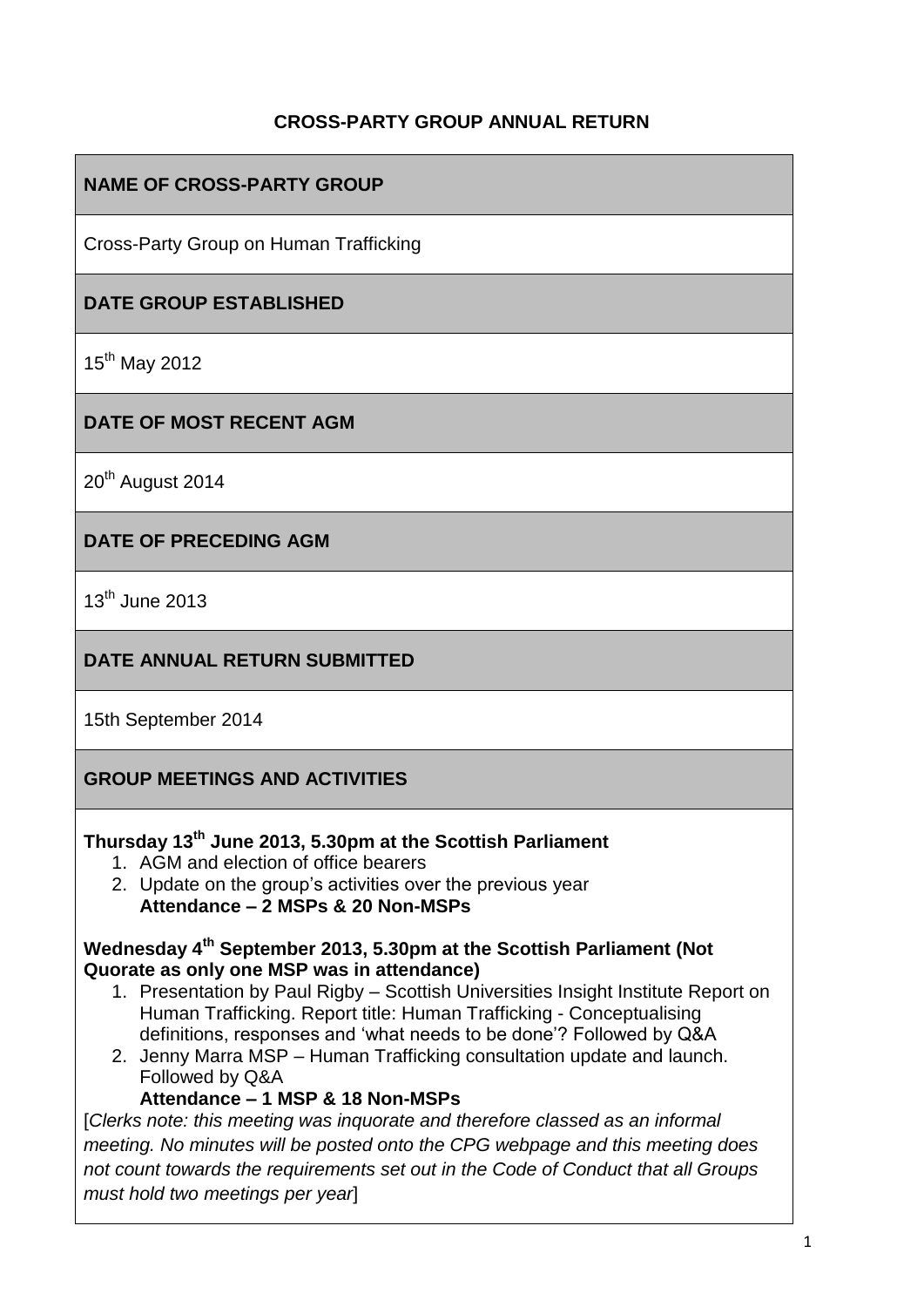# **Wednesday 4th December 2013, 5.30pm at the Scottish Parliament**

- 1. A presentation from Phil Knight, Founder and CEO of Just Enough UK, followed by Q & A - Just Enough UK is a leading educational charity, established in 2009, working on behalf of the Metropolitan Police service amongst other organisations to provide educational services to children on the problems associated with trafficking and slavery. The charity plans to launch in Glasgow in December of this year and will be educating up to 300,000 children throughout the UK in 2014. Phil and the team raise awareness of trafficking with children through a number of creative means this has included music, drama, comedy, playing drums for four and a half days non-stop and even being locked in a container for two weeks, reflecting the plight of many trafficked throughout the world.
- 2. Update on the Human Trafficking (Scotland) Bill as the period of public consultation comes to an end - Jenny Marra, MSP

#### **Attendance – 3 MSPs & 23 Non-MSPs**

**Wednesday 12th March 2014, 5.30 at the Scottish Parliament – Speaker cancelled at very short notice and it was too late to arrange a replacement**

1. Gunilla Ekberg was going to present on a gender equality approach to combating Human Trafficking – subject matter deferred to next meeting **Attendance – N/A**

# **Wednesday 4th June 2014, 5.30 at the Scottish Parliament - Joint event/CPG meeting with the Office of Rhoda Grant MSP**

- 1. Screening of Nefarious: Merchant of Souls A hard-hitting documentary that exposes the disturbing trends in modern sex slavery. With footage shot in over nineteen different countries, Nefarious exposes the nightmare of sex slavery as experienced by hundreds of thousands daily, through the eyes of both the enslaved and their traffickers.
- 2. Break for refreshments
- 3. Panel Discussion and Q&A The Panel: Rhoda Grant MSP - Chair Christina McKelvie MSP – Co-convener of the CPG on Human Trafficking Janneke Lewis – Nordic Model Campaign Helena Evans – New Forest House of Prayer and featured in the documentary

# **Attendance – 6 MSPs & 37 Non-MSPs**

# **Wednesday 20th August 2014, 5.30 at the Scottish Parliament**

- 1. AGM & related business
- 2. Feedback on the public consultation process for the Human Trafficking (Scotland) Bill
- 3. Human Trafficking (Scotland) Bill, Summit Progress Group meeting on 8 July – facilitated discussion surrounding the content of the document **Attendance – 4 MSPs & 37 Non-MSPs**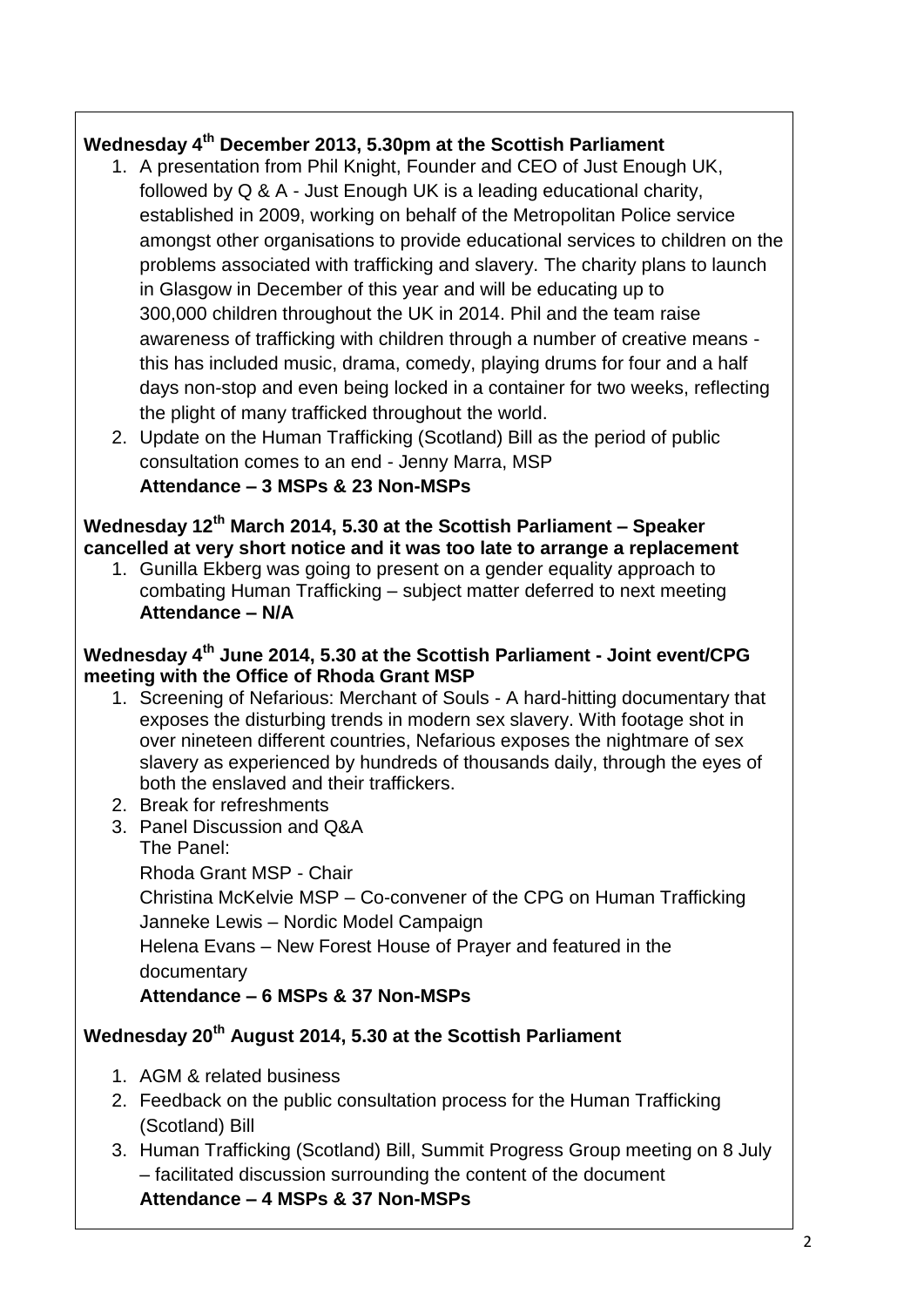# **MSP MEMBERS OF THE GROUP**

- Christina McKelvie, Scottish National Party MSP
- Jenny Marra, Scottish Labour MSP
- Anne McTaggart, Scottish Labour MSP
- Clare Adamson, Scottish National Party MSP
- Drew Smith, Scottish Labour MSP
- Jean Urquhart, Independent MSP
- John Finnie, Independent MSP
- Kezia Dugdale, Scottish Labour MSP
- Lewis MacDonald, Scottish Labour MSP
- Malcolm Chisholm, Scottish Labour MSP
- Mark Griffin, Scottish Labour MSP
- Mary Fee, Scottish Labour MSP
- Mary Scanlan, Scottish Conservative & Unionist Party MSP
- Patrick Harvie, Scottish Green Party MSP
- Rhoda Grant, Scottish Labour MSP
- Roderick Campbell MSP, Scottish National Party MSP

#### **NON-MSP MEMBERS OF THE GROUP**

| Individuals   | Alexa Anderson<br><b>Charlie Bevan</b><br>• Elaine Wishart<br>• Eva Kestner<br>• Graham O'Neil<br>Jamie Kerr<br>$\bullet$<br>• Kiril Sharapov<br>Lysa Owen<br>$\bullet$<br><b>Marion Donaldson</b><br>Maureen Wylie<br>$\bullet$<br>• Neil Whettam<br>• Paul McGarry<br><b>Steve Malloch</b><br>$\bullet$                                                                                                                                                                                                                |
|---------------|--------------------------------------------------------------------------------------------------------------------------------------------------------------------------------------------------------------------------------------------------------------------------------------------------------------------------------------------------------------------------------------------------------------------------------------------------------------------------------------------------------------------------|
| Organisations | <b>Abolition Scotland</b><br>$\bullet$<br>Action of Churches Together in Scotland<br>$\bullet$<br>Anti-Slavery International<br>$\bullet$<br><b>British Red Cross</b><br>$\bullet$<br>• CARE for Scotland<br><b>City of Edinburgh Council</b><br>$\bullet$<br><b>City of Glasgow Council</b><br>$\bullet$<br><b>Convention of Scottish Local Authorities</b><br>$\bullet$<br>Engender<br>$\bullet$<br><b>Equality and Human Rights Commission</b><br>$\bullet$<br>Hamilton Park Children's Unit (Barnardos)<br>$\bullet$ |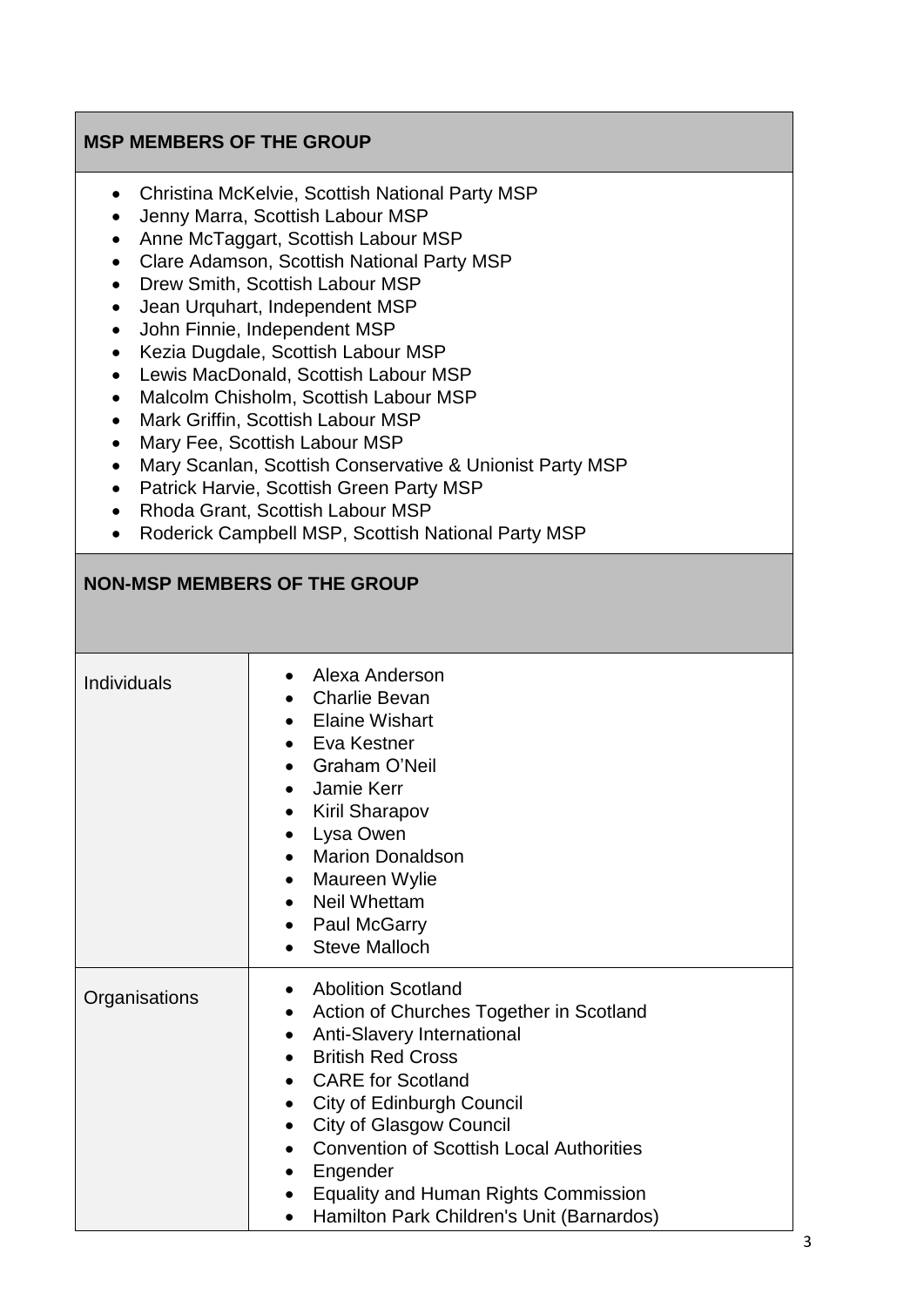|                                                                   | Human Trafficking Foundation<br>$\bullet$<br>International Justice Mission UK<br><b>Legal Services Agency</b><br><b>Migrant Help</b><br>$\bullet$<br>National Society for the Prevention of Cruelty to Children<br>$\bullet$<br>Nordic Model Campaign<br>$\bullet$<br><b>Robert Gordon University</b><br><b>Salvation Army</b><br>$\bullet$<br>Scotland's Commissioner for Children and Young People<br>$\bullet$<br><b>Scottish Guardianship Service</b><br>$\bullet$<br><b>Scottish Refugee Council</b><br>$\bullet$<br>Scottish Women's Aid<br>$\bullet$<br><b>Scottish Youth Parliament</b><br>Scot-Pep<br>$\bullet$<br>Scottish Children's Reporter Administration<br>$\bullet$<br>Soroptimist International, Scotland<br>$\bullet$<br><b>Stop The Traffik</b><br>$\bullet$<br>• Scotland's Trade Union Centre, Women's Committee<br>The Iona Community<br>$\bullet$<br><b>Trafficking Awareness Raising Alliance</b><br>$\bullet$<br>Together (Scottish Alliance for Children's Rights)<br>$\bullet$<br>• Unchained<br>• United Nations Association, Edinburgh<br>• University of Stirling<br>• Violence Against Women<br>WithScotland |  |
|-------------------------------------------------------------------|----------------------------------------------------------------------------------------------------------------------------------------------------------------------------------------------------------------------------------------------------------------------------------------------------------------------------------------------------------------------------------------------------------------------------------------------------------------------------------------------------------------------------------------------------------------------------------------------------------------------------------------------------------------------------------------------------------------------------------------------------------------------------------------------------------------------------------------------------------------------------------------------------------------------------------------------------------------------------------------------------------------------------------------------------------------------------------------------------------------------------------------------|--|
| <b>GROUP OFFICE BEARERS</b>                                       |                                                                                                                                                                                                                                                                                                                                                                                                                                                                                                                                                                                                                                                                                                                                                                                                                                                                                                                                                                                                                                                                                                                                              |  |
| Co-Convener                                                       | Christina McKelvie, Scottish National Party MSP                                                                                                                                                                                                                                                                                                                                                                                                                                                                                                                                                                                                                                                                                                                                                                                                                                                                                                                                                                                                                                                                                              |  |
| Co-Convener                                                       | Jenny Marra, Scottish Labour MSP                                                                                                                                                                                                                                                                                                                                                                                                                                                                                                                                                                                                                                                                                                                                                                                                                                                                                                                                                                                                                                                                                                             |  |
| Secretary                                                         | Andy Bevan,<br>Regional Development Executive, Scotland - International<br><b>Justice Mission UK</b>                                                                                                                                                                                                                                                                                                                                                                                                                                                                                                                                                                                                                                                                                                                                                                                                                                                                                                                                                                                                                                         |  |
| Treasurer                                                         | N/A                                                                                                                                                                                                                                                                                                                                                                                                                                                                                                                                                                                                                                                                                                                                                                                                                                                                                                                                                                                                                                                                                                                                          |  |
| <b>FINANCIAL BENEFITS OR OTHER BENEFITS RECEIVED BY THE GROUP</b> |                                                                                                                                                                                                                                                                                                                                                                                                                                                                                                                                                                                                                                                                                                                                                                                                                                                                                                                                                                                                                                                                                                                                              |  |
|                                                                   |                                                                                                                                                                                                                                                                                                                                                                                                                                                                                                                                                                                                                                                                                                                                                                                                                                                                                                                                                                                                                                                                                                                                              |  |

If the Group is not disclosing any financial information please tick the box to confirm that the Group has considered the support received, but concluded it totalled under the threshold for disclosure (£500).